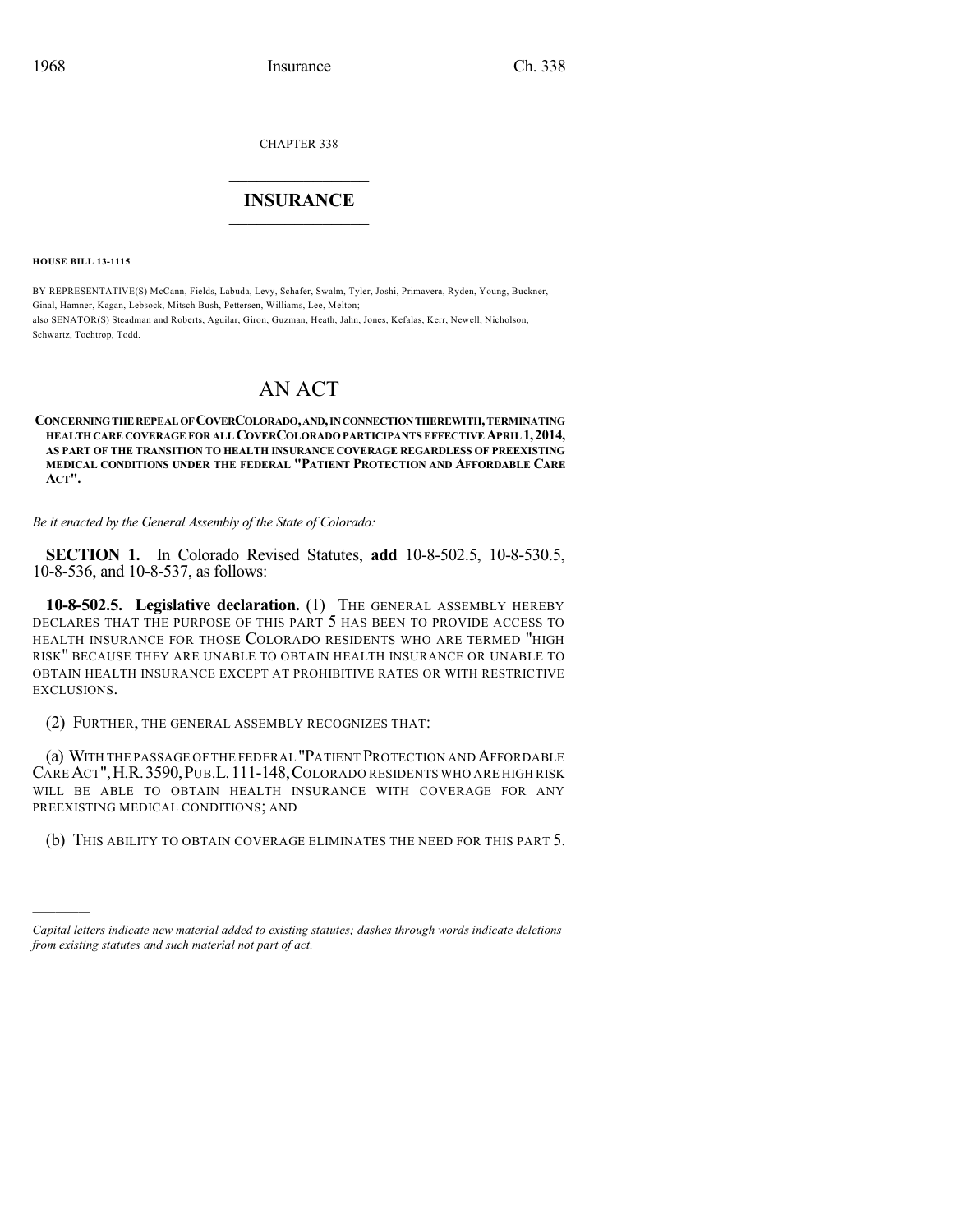#### Ch. 338 Insurance 1969

**10-8-530.5. Termination of funding from unclaimed property trust fund return of moneys from CoverColorado to unclaimed property trust fund.** (1) NOTWITHSTANDING ANY OTHER PROVISION OF THIS PART 5 OR ARTICLE 13 OF TITLE 38, C.R.S., ON AND AFTER MAY 1, 2013, THE STATE TREASURER SHALL NOT TRANSMIT ANY ADDITIONAL MONEYS FROM THE UNCLAIMED PROPERTY TRUST FUND TO COVERCOLORADO, AND EFFECTIVE MAY 1, 2013, THE STATE TREASURER SHALL END THE TRANSMISSION OF MONEYS FROM THE UNCLAIMED PROPERTY TRUST FUND TO COVERCOLORADO AS REQUIRED BY THIS SUBSECTION (1).

(2) ON JULY 1, 2013, THE BOARD SHALL TRANSMIT FIFTEEN MILLION DOLLARS FROM THE ACCOUNTS OF COVER COLORADO TO THE STATE TREASURER FOR DEPOSIT INTO THE UNCLAIMED PROPERTY TRUST FUND CREATED IN SECTION 38-13-116.5, C.R.S.

**10-8-536. Cessation of program coverage.** (1) THE BOARD OF DIRECTORS SHALL DEVELOP AN ORDERLY PLAN FOR THE CESSATION OF THE PROGRAM, TO INCLUDE THE FOLLOWING:

(a) CESSATION OF ENROLLMENT OF ANY NEW PARTICIPANTS FOR EFFECTIVE DATES OF COVERAGE AFTER DECEMBER 1, 2013, AND TERMINATION OF HEALTH CARE COVERAGE FOR ALL PARTICIPANTS, EFFECTIVE APRIL 1, 2014. THE PROGRAM WILL MAKE ALL REASONABLE EFFORTS TO GIVE ADEQUATE NOTICE OF TERMINATION OF COVERAGE TO PARTICIPANTS AND TO ASSIST IN THE TRANSITION OF PARTICIPANTS TO OTHER HEALTH CARE COVERAGE.

(b) PAYMENT OF ALL CLAIMS FOR COVERED SERVICES FROM HEALTH CARE PROVIDERS THAT ARE TIMELY FILED IN ACCORDANCE WITH THE POLICIES OF THE PROGRAM AT THE THEN-EXISTING FEE SCHEDULE FOR HEALTH CARE PROVIDERS.THE PROGRAM WILL MAKE ALL REASONABLE EFFORTS TO GIVE ADEQUATE NOTICE TO HEALTH CARE PROVIDERS AND PARTICIPANTS OF THE NEED TO FILE ALL OUTSTANDING CLAIMS FOR PAYMENT FOR COVERED SERVICES IN ACCORDANCE WITH THE POLICIES OF THE PROGRAM.

(c) PAYMENT OR SETTLEMENT OF ALL OTHER OUTSTANDING LIABILITIES OF THE PROGRAM NO LATER THAN DECEMBER 31, 2014. THE PROGRAM SHALL PROVIDE A COMPLETE AND FINAL ACCOUNTING OF PROGRAM FUNDS TO THE DIVISION OF INSURANCE NO LATER THAN MARCH 31, 2015.

(2) ON OR BEFORE MARCH 31, 2015, THE BOARD OF DIRECTORS SHALL MAKE A FINAL DISPOSITION OF ALL FUNDS REMAINING IN ANY ACCOUNT OF THE PROGRAM. THE BOARD SHALL FIRST TRANSFER TWENTY-FIVE PERCENT OF THE REMAINING FUNDS TO THE NONPROFIT UNINCORPORATED PUBLIC ENTITY CREATED IN ARTICLE 22 OF THIS TITLE. THE BOARD SHALL THEN TRANSFER THE AMOUNT REMAINING TO A COLORADO NONPROFIT FOUNDATION SELECTED BY THE BOARD, WITH SPECIFIC INSTRUCTIONS THAT THE FUNDS BE DISTRIBUTED STATEWIDE FOR THE PURPOSES OF PROMOTING ACCESS TO HEALTH CARE AND IMPROVING HEALTH OUTCOMES FOR POPULATIONS IN COLORADO WITH HIGH HEALTH CARE NEEDS. THE BOARD SHALL PROMPTLY GIVE NOTICE OF THE TRANSFER TO THE DIVISION OF INSURANCE.

(3) LOSS OF COVERAGE UNDER THE COVERCOLORADO PROGRAM UNDER PARAGRAPH (a) OF SUBSECTION (1) OF THIS SECTION IS A LOSS OF MINIMUM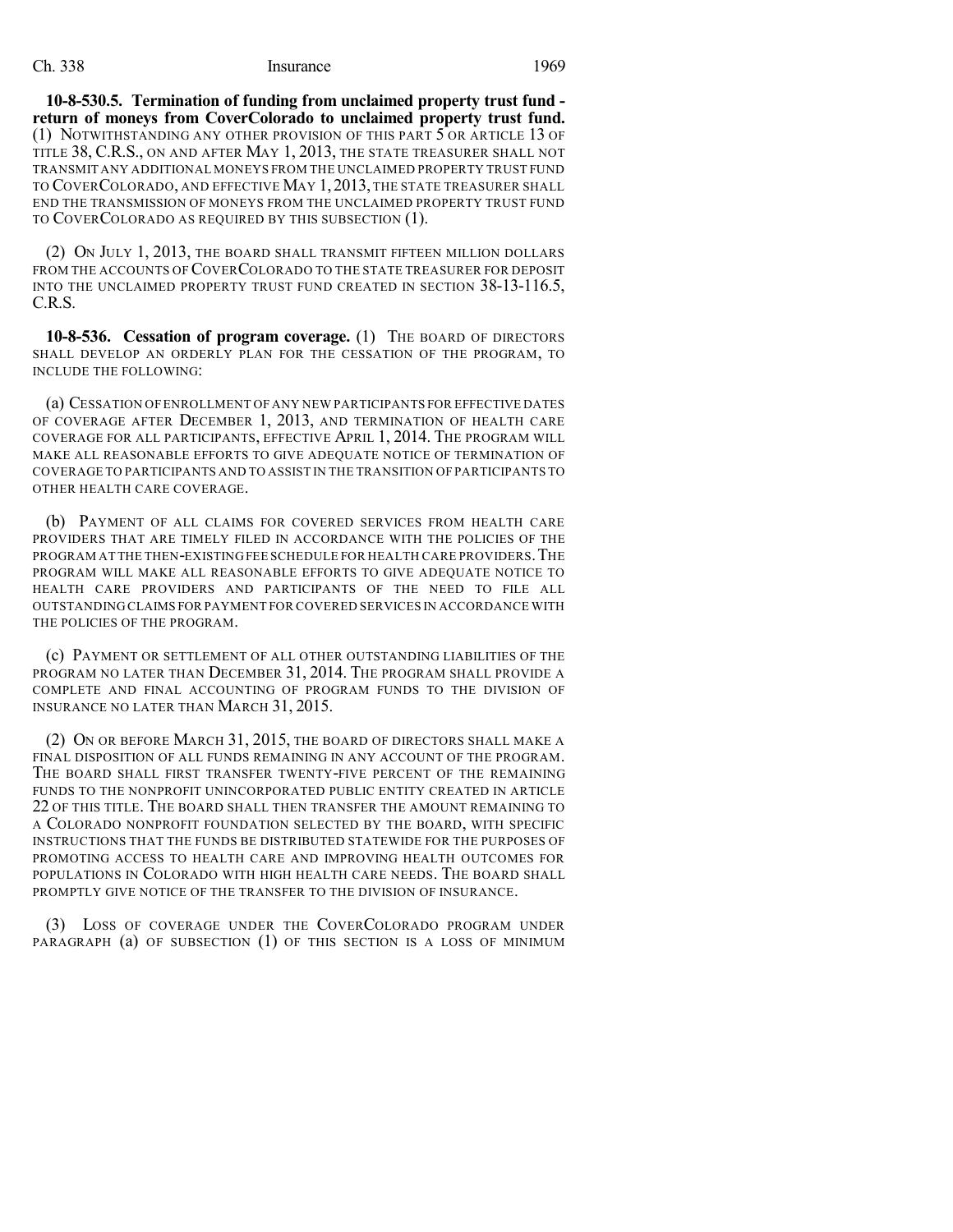### 1970 Insurance Ch. 338

ESSENTIAL COVERAGE FOR PURPOSES OF ENROLLMENT IN THE COLORADO HEALTH BENEFIT EXCHANGE,CREATED UNDER ARTICLE 22OF THIS TITLE.LOSS OF COVERAGE UNDER THE COVER COLORADO PROGRAM UNDER PARAGRAPH  $(a)$  OF SUBSECTION  $(1)$ OF THIS SECTION IS AN INVOLUNTARY LOSS OR TERMINATION OF EXISTING CREDITABLE COVERAGE FOR THE PURPOSES OF QUALIFYING A PARTICIPANT FOR SPECIAL ENROLLMENT IN AN INDIVIDUAL OR GROUP HEALTH PLAN IN THE STATE OF COLORADO.

**10-8-537. Repeal.** THIS PART 5 IS REPEALED, EFFECTIVE MARCH 31, 2015.

**SECTION 2.** In Colorado Revised Statutes, 10-8-534, **amend** (1)(a) as follows:

**10-8-534. Tax credit for contributionsto CoverColorado - allocation notice - rules.**(1)(a) Fortax years 2005 through 2014 2012 there shall be allowed a credit against the tax imposed by sections 10-3-209 and 10-6-128 to any insurance company that becomes a qualified taxpayer by making a contribution to CoverColorado pursuant to this section.

**SECTION 3.** In Colorado Revised Statutes, 10-3-109, **amend** (2) as follows:

**10-3-109. Reports, statements, assessments, and maintenance of records publication - penalties for late filing, late payment, or failure to maintain repeal.**  $(2)$  (a) If any annual report, statement, or payment of special fees assessed pursuant to section 10-8-530 fromany entity regulated by the division of insurance is not filed by the date specified by law or by rules of the commissioner, the commissioner may assess a penalty of up to one hundred dollars per day for each day after the date an annual statement, report, or assessment of special fees is due from any such entity.

(b) THIS SUBSECTION (2) IS REPEALED, EFFECTIVE MARCH 31, 2015.

**SECTION 4.** In Colorado Revised Statutes, 10-3-1104, **amend** (1)(r) as follows:

**10-3-1104. Unfair methods of competition - unfair or deceptive acts or practices- repeal.** (1) The following are defined as unfair methods of competition and unfair or deceptive acts or practices in the business of insurance:

(r) (I) Advising an employer to arrange for or arranging for an employee or an employee's dependent to apply to a plan developed pursuant to the "Colorado High Risk Health Insurance Act<sup>"</sup>, under part 5 of article  $\delta$  of this title, for the purpose of separating such employee or employee's dependent from any group health coverage provided in connection with such employee's employment.

(II) THIS PARAGRAPH (r) IS REPEALED, EFFECTIVE MARCH 31, 2015.

**SECTION 5.** In Colorado Revised Statutes, 10-3.5-106, **amend** (1) (b) (II) (B) as follows:

**10-3.5-106. Aggregate limitations on credits - repeal.** (1) (b) (II) (B) Notwithstanding any other requirement of this article, of the ten million dollars of tax credits that would otherwise be claimed annually for ten years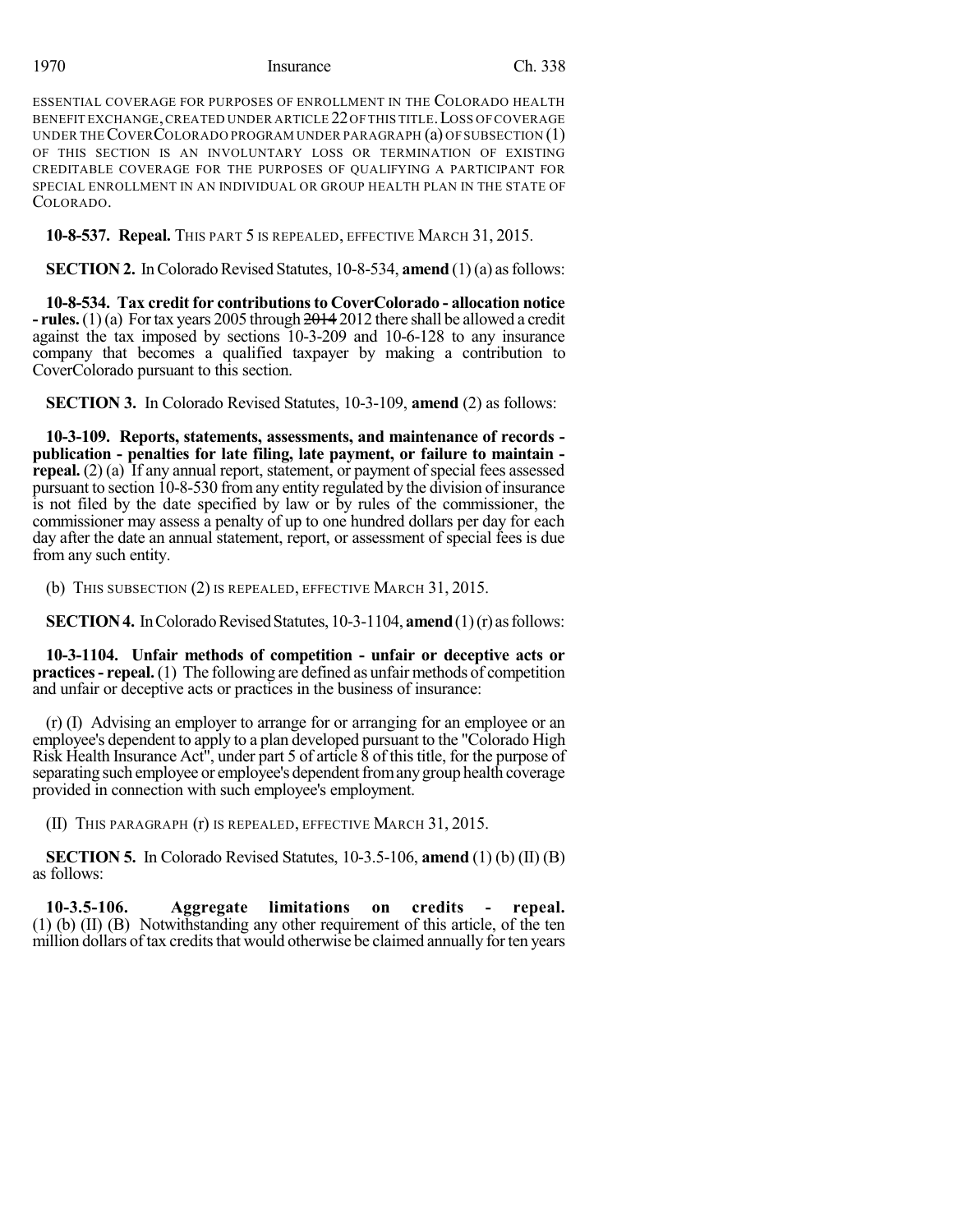### Ch. 338 Insurance 1971

beginning in tax year 2005 pursuant to this subsection  $(1)$ , five million dollars shall not be claimed pursuant to this subsection (1) and an equivalent amount of credits may instead be claimed annually pursuant to section 10-8-534; except that, if S.B. 04-106 is enacted at the second regular session of the sixty-fourth general assembly, becomes law, and is subsequently declared to be unconstitutional by a final judgment that invalidates the tax credits enacted by such bill, the remaining five million dollars of tax credits that would otherwise be claimed annually each of the remaining calendar years through 2014 shall not be claimed pursuant to this subsection (1), and a total of ten million dollars of tax credits may instead be claimed annually for each of the remaining calendar years through 2014 pursuant to section 10-8-534. This sub-subparagraph (B) is repealed, effective March 31, 2015.

**SECTION 6.** In Colorado Revised Statues, **amend** 10-14-503 as follows:

**10-14-503. Exemptions.** Except as provided in this section, societies shall be governed by the provisions of this article and shall be exempt from all other provisions of the insurance statutes of this state unless the terms of such statutes expresslyapplytosocieties, or unless anysuchinsurance statute isspecificallymade applicable to societies by this article. Societies shall comply with the applicable provisions of sections 10-3-109 (2) AND 10-3-208; and  $10-\frac{3}{2}$  +  $\frac{3}{2}$  +  $\frac{1}{2}$  +  $\frac{1}{2}$  +  $\frac{1}{2}$  +  $\frac{1}{2}$  +  $\frac{1}{2}$  +  $\frac{1}{2}$  +  $\frac{1}{2}$  +  $\frac{1}{2}$  +  $\frac{1}{2}$  +  $\frac{1}{2}$  +  $\frac{1}{2}$  +  $\frac{1}{2}$ article 3 of this title; and article 16 of this title.

**SECTION 7.** In Colorado Revised Statutes, 10-16-102, **amend** (13.7) (d) and (36.3) as follows:

**10-16-102. Definitions.** As used in this article, unless the context otherwise requires:

(13.7) "Creditable coverage" means benefits or coverage provided under:

(d) A state health benefits risk pool; (including but not limited to CoverColorado); or

(36.3) "Qualifying event" includes birth, adoption, marriage, dissolution of marriage, loss of employer-sponsored insurance, loss of eligibility under the "Colorado Medical Assistance Act", articles 4, 5, and 6 of title 25.5, C.R.S., loss of eligibility under the children's basic health plan, article 8 of title 25.5, C.R.S., entry of a valid court or administrative order mandating the child be covered, or involuntary loss of other existing coverage for any reason other than fraud, misrepresentation, or failure to pay a premium. FOR THE PURPOSES OF THIS SUBSECTION (36.3), LOSS OF COVERAGE UNDER THE COVERCOLORADO PROGRAM DUE TO THE PROGRAM'S TERMINATION IS AN INVOLUNTARY LOSS OF EXISTING COVERAGE.

**SECTION 8.** In Colorado Revised Statutes, 10-16-105.5, **add** (6) as follows:

**10-16-105.5. Individual health plans - federally eligible individual - limited guarantee issue - repeal.** (6) THIS SECTION IS REPEALED, EFFECTIVE JANUARY 1, 2014.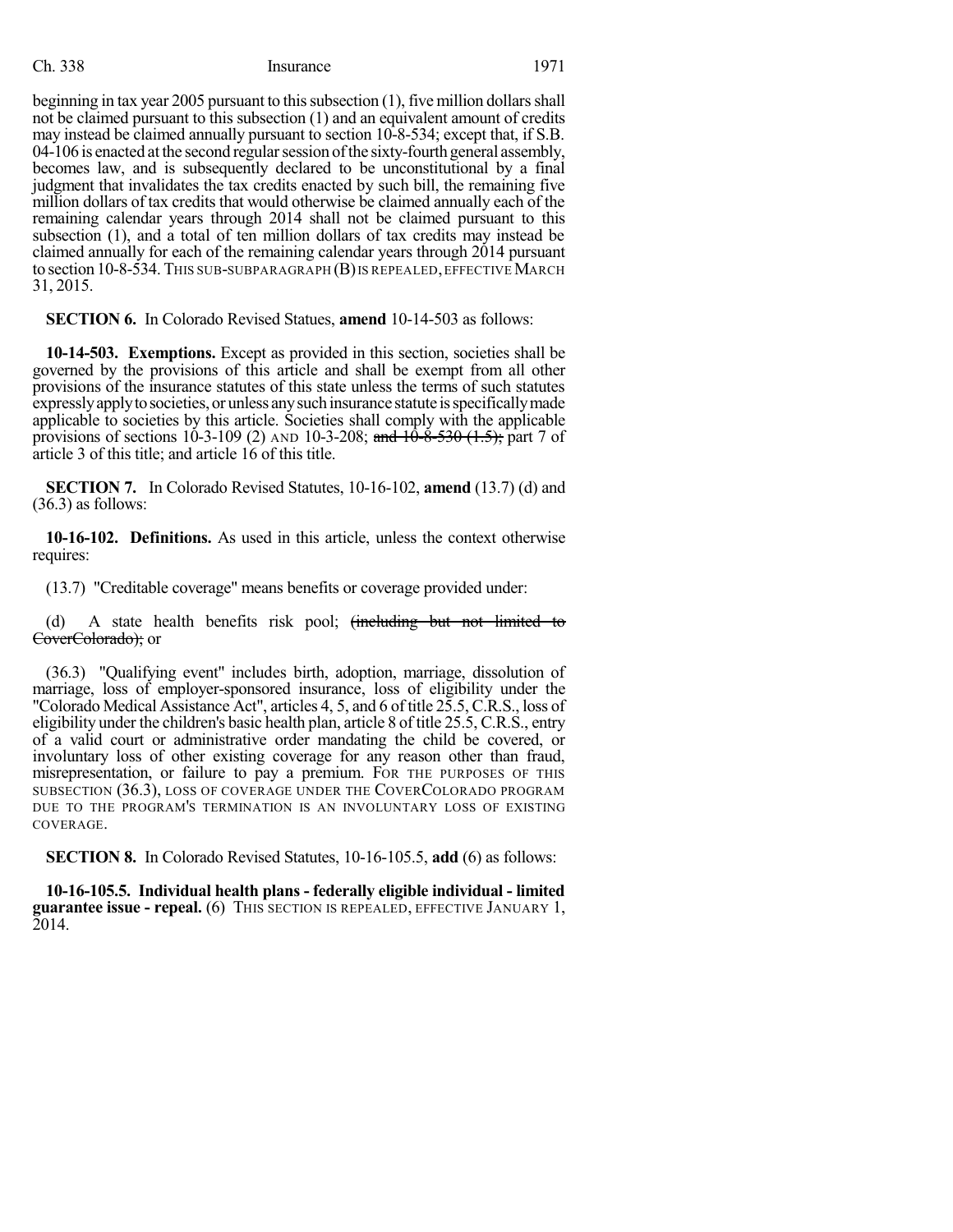**SECTION 9.** In Colorado Revised Statutes, 10-16-107.2, **amend** (2) (c) (VI) as follows:

**10-16-107.2. Filing of health policies - rules - repeal.** (2) (c) (VI) (A) If a carrier decides to deny coverage based upon information received in the initial uniform application form, the denial of coverage shall serve as a denial for purposes of eligibility for coverage through CoverColorado pursuant to part 5 of article 8 of this title.

(B) THIS SUBPARAGRAPH (VI) IS REPEALED, EFFECTIVE JANUARY 1, 2014.

**SECTION 10.** In Colorado Revised Statutes, 10-16-136, **repeal** (7) (a) as follows:

**10-16-136. Wellness and prevention programs- individual and small group health coverage plans - voluntary participation - incentives or rewards definitions - legislative declaration - repeal.** (7) As used in this section:

(a) "Carrier" shall have the same meaning as set forth in section 10-16-102 and shall include CoverColorado, established in section 10-8-504, and any carrier offering a health benefit plan to participants in CoverColorado.

**SECTION 11.** In Colorado Revised Statutes, 10-16-302, **amend** (1) as follows:

**10-16-302. Incorporation and organization - exemptions.** (1) Any nonprofit corporation organized under the laws of the state of Colorado for the purpose of establishing, maintaining, and operating a nonprofit plan, whereby prepaid hospital care, medical-surgical care, and other health services are made available to persons who become subscribers to such plan under a contract with the corporation, or for the purpose of providing long-termcare insurance to persons pursuant to a contract with the corporation shall be subject to and governed by the provisions of part 1 of this article and this part 3 and, except as provided in this article and elsewhere in this title, shall not be subject to the laws of this state relating to insurance or insurance companies. The provisions of sections  $10-3-109$  (2) AND  $10-3-128$ ; and  $10-8-530(1.5)$ ; articles 1 and 2 of this title; and parts 4, 5, 7, 8, 11, and 12 of article 3 of this title, to the extent applicable, shall govern corporations organized pursuant to the provisions of this part 3.

**SECTION 12.** In Colorado Revised Statutes, 10-16-421, **amend** (1) as follows:

**10-16-421. Statutory construction and relationship to other laws.**(1) Except for sections 10-1-102, 10-1-116, 10-1-117, 10-1-118, 10-3-109 (2), 10-3-118, 10-3-128, AND 10-3-208, and  $10-8-530$   $(1.5)$ , part 2 of article 1 of this title, and parts 4 to 8 of article 3 of this title, and as otherwise provided in this article, the provisions of the insurance law and provisions of nonprofit hospital, medical-surgical, and health service corporation lawsshall not be applicable to any health maintenance organization granted a certificate of authority under this part 4.

**SECTION 13.** In Colorado Revised Statutes, 10-18-103, **amend** (5) as follows:

**10-18-103. Standards for policy provisions - guarantee issue.** (5) The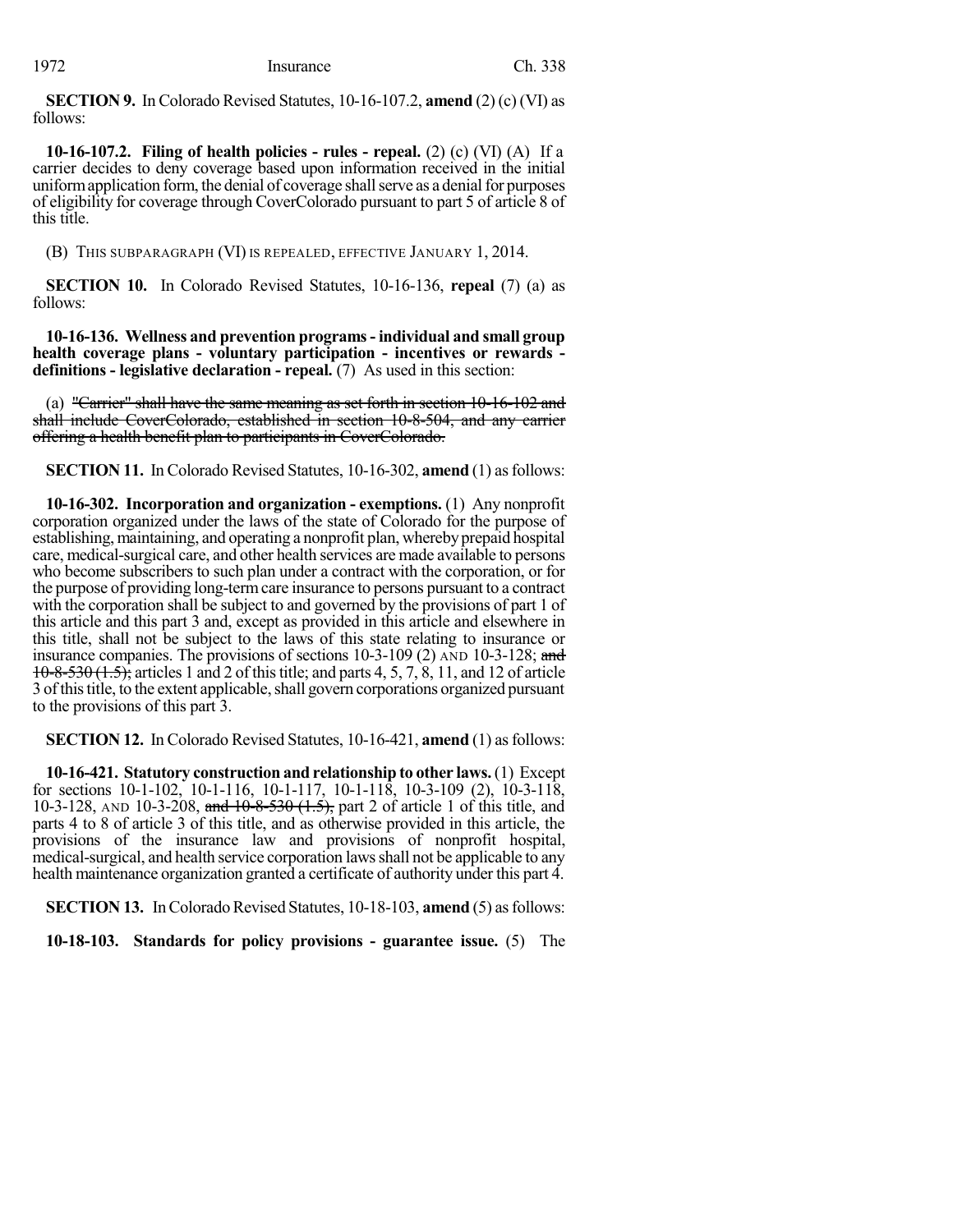#### Ch. 338 Insurance 1973

guaranteed issue period for a medicare supplement policy shall not be for lessthan six months after a previous policy has been involuntarily terminated for reasons other than nonpayment of premiums or for fraud or abuse. FOR PURPOSES OF THIS SUBSECTION (5), TERMINATION OF COVERAGE IN THE COVERCOLORADO COORDINATION OF BENEFITS PLAN DUE TO THE PLAN'S TERMINATION IS AN INVOLUNTARY TERMINATION OF A PREVIOUS POLICY.

**SECTION 14.** In Colorado Revised Statutes, 10-20-103, **amend** (8) (e) as follows:

**10-20-103. Definitions - repeal.** As used in this article, unless the context otherwise requires:

(8) "Member insurer" means any insurer licensed or who holds a certificate of authority in thisstate to write any kind of insurance for which coverage is provided pursuant to section 10-20-104 and includes any insurer whose license or certificate of authority in this state may have been suspended, revoked, not renewed, or voluntarily withdrawn; but "member insurer" does not include:

(e) (I) CoverColorado.

(II) THIS PARAGRAPH (e) IS REPEALED, EFFECTIVE MARCH 31, 2015.

**SECTION 15.** In Colorado Revised Statutes, 24-77-102, **amend** (15) (b) (XII) as follows:

**24-77-102. Definitions - repeal.** As used in this article, unless the context otherwise requires:

(15) (b) "Special purpose authority" includes, but is not limited to:

(XII) (A) CoverColorado, created pursuant to section 10-8-501, C.R.S.

(B) THIS SUBPARAGRAPH (XII) IS REPEALED, EFFECTIVE MARCH 31, 2015.

**SECTION 16.** In Colorado Revised Statutes, 25.5-1-204, **amend** (5) (a) as follows:

**25.5-1-204. Advisory committee to establish an all-payer health claims database - creation - members - duties - creation of all-payer health claims database - rules - repeal.** (5) If sufficient funding is received, the executive director shall direct the administrator to create the database and the administrator shall:

(a) Determine the data to be collected from payers and the method of collection, including mandatory and voluntary reporting of health care and health quality data. If the administrator requires mandatory reporting, CoverColorado, created in part 5 of article 8 of title 10, C.R.S., shall be included in the mandatory reporting requirements.

**SECTION 17.** In Colorado Revised Statutes, 38-13-113, **amend** (1) (b) as